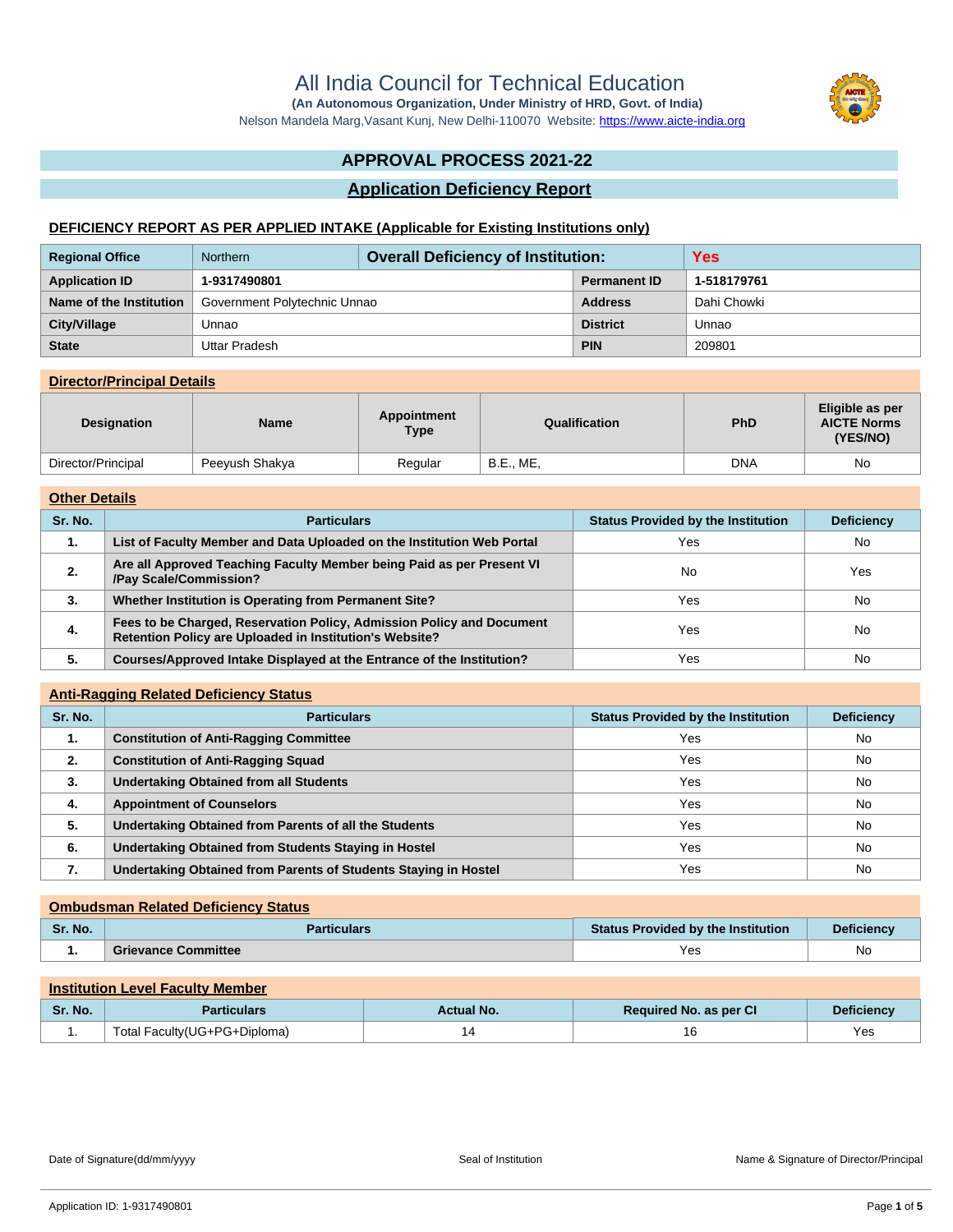# **Application Deficiency Report**

**Application Status: Submitted Application Sub-Status: Payment Not Applicable**

| <b>Administrative Area</b> |                                           |                          |                                   |                   |  |
|----------------------------|-------------------------------------------|--------------------------|-----------------------------------|-------------------|--|
| Sr. No.                    | <b>Particulars</b>                        | Actual Room Area (Sq.m.) | <b>Expected Room Area (Sq.m.)</b> | <b>Deficiency</b> |  |
| 1.                         | Board Room                                | 20                       | 20                                | No                |  |
| 2.                         | Department Offices/Cabin for Head of Dept | 60                       | 60                                | No                |  |
| 3.                         | <b>Central Store</b>                      | 198                      | 30                                | <b>No</b>         |  |
| 4.                         | <b>Exam Control Office</b>                | 15                       | 30                                | Yes               |  |
| 5.                         | Housekeeping                              | 10                       | 10                                | No                |  |
| 6.                         | Maintenance                               | 10                       | 10                                | No                |  |
| 7 <sub>1</sub>             | Office All Inclusive                      | 85                       | 150                               | Yes               |  |
| 8.                         | <b>Placement Office</b>                   | 77                       | 30                                | <b>No</b>         |  |
| 9.                         | <b>Principal Directors Office</b>         | 31                       | 30                                | No                |  |
| 10.                        | Security                                  | 10                       | 10                                | No                |  |
| <b>TOTAL</b>               |                                           | 516.00                   | 380.00                            |                   |  |

| <b>Amenities Area</b> |                         |                           |                             |                   |  |
|-----------------------|-------------------------|---------------------------|-----------------------------|-------------------|--|
| Sr. No.               | <b>Particulars</b>      | Actual Room Area (Sq. m.) | Expected Room Area (Sq. m.) | <b>Deficiency</b> |  |
| .                     | Boys Common Room        |                           | 75                          | Yes               |  |
| 2.                    | Cafeteria               | 150                       | 150                         | <b>No</b>         |  |
| 3.                    | First aid cum Sick Room | 10                        | 10                          | No                |  |
| 4.                    | Girls Common Room       |                           | 75                          | Yes               |  |
| 5.                    | <b>Stationery Store</b> |                           | 10                          | Yes               |  |
| <b>TOTAL</b>          |                         | 160.00                    | 320.00                      |                   |  |

#### **Computational Facilities**

| Sr. No. | <b>Required</b><br><b>Particulars</b><br>Available |     | <b>Deficiency</b> |     |  |  |
|---------|----------------------------------------------------|-----|-------------------|-----|--|--|
| . .     | <b>Printers</b>                                    |     |                   | No  |  |  |
| 2.      | A1 size Color Printers                             |     |                   | No  |  |  |
| 3.      | Number of PCs in Language lab                      | 26  | 20                | No  |  |  |
| 4.      | Legal Application S/W                              |     | 20                | Yes |  |  |
| 5.      | Legal System S/W                                   |     |                   | No  |  |  |
| 6.      | PCs to Student ratio                               | 125 | 61                | No  |  |  |

| <b>Library Facilities</b> |                                    |           |                 |                   |  |
|---------------------------|------------------------------------|-----------|-----------------|-------------------|--|
| Sr. No.                   | <b>Particulars</b>                 | Available | <b>Required</b> | <b>Deficiency</b> |  |
| 1.                        | Volumes                            | 7005      | 3000            | No                |  |
| 2.                        | <b>Titles</b>                      | 1309      | 600             | No                |  |
| 3.                        | Journals                           | 0         |                 | Yes               |  |
| 4.                        | <b>Library Management Software</b> |           |                 | No                |  |
| 5.                        | Reading Room Seating Capacity      | 40        | 55              | Yes               |  |
| 6.                        | MultiMediaPC                       |           | 10              | Yes               |  |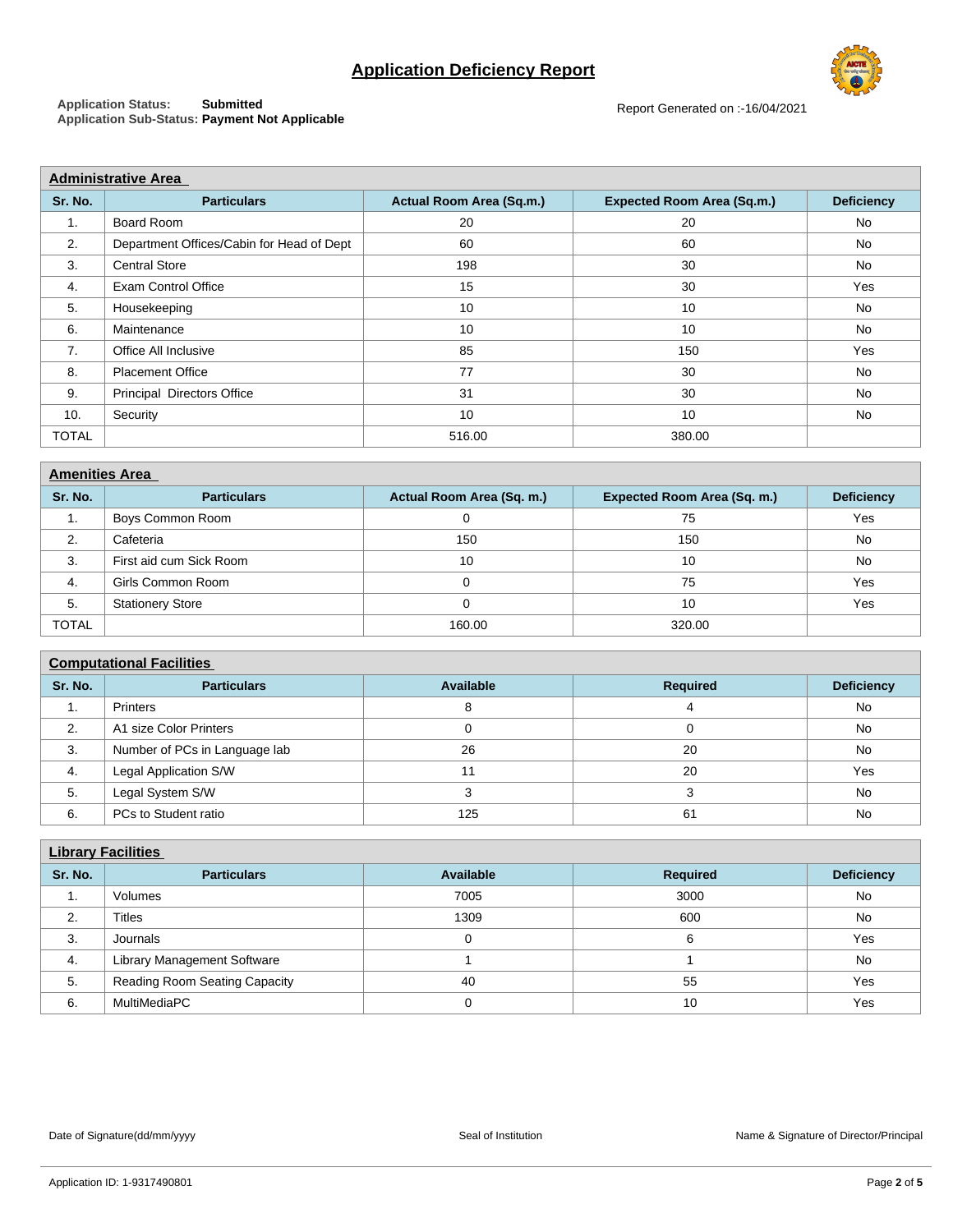# **Application Deficiency Report**



**Application Status: Submitted Application Sub-Status: Payment Not Applicable**

| <b>Instructional Area-Common Facilities</b> |                        |           |                 |                   |  |
|---------------------------------------------|------------------------|-----------|-----------------|-------------------|--|
| Sr. No.                                     | <b>Particulars</b>     | Available | <b>Required</b> | <b>Deficiency</b> |  |
| . .                                         | <b>Computer Center</b> | 248       | 150             | No                |  |
| 2.                                          | Library & Reading Room | 211       | 400             | Yes               |  |
| 3.                                          | Language Laboratory    | 80        | 33              | No                |  |
| <b>TOTAL</b>                                |                        | 539.00    | 583.00          |                   |  |

| <b>Land Area Details</b> |                          |           |                 |                   |  |
|--------------------------|--------------------------|-----------|-----------------|-------------------|--|
| Sr. No.                  | <b>Particulars</b>       | Available | <b>Required</b> | <b>Deficiency</b> |  |
| . .                      | Total Area of Land       | 12.54     | . ت             | No                |  |
| <u>.</u>                 | Maximum number of Pieces |           |                 | <b>No</b>         |  |

### **Existing Programme / ENGINEERING AND TECHNOLOGY**

| Sr. No.      | <b>Particulars</b>         | Level | <b>Actual Room</b><br>Area (Sqm) | <b>Expected Room</b><br>Area (Sqm) | <b>Deficiency</b> |
|--------------|----------------------------|-------|----------------------------------|------------------------------------|-------------------|
| . .          | Classroom                  | PG    | 75                               | 0                                  | No                |
| 2.           | Seminar Hall               | UG/PG | $\Omega$                         | 132                                | Yes               |
| 3.           | <b>Additional Workshop</b> | UG/PG | $\Omega$                         | 0                                  | No                |
| 4.           | Drawing Hall               | UG/PG |                                  |                                    | No                |
| 5.           | Workshop                   | UG/PG | $\Omega$                         | 0                                  | No                |
| 6.           | Laboratory                 | PG    |                                  | 66                                 | Yes               |
| <b>TOTAL</b> |                            |       | 75.00                            | 198.00                             |                   |

| <b>Existing Programme / ENGINEERING AND TECHNOLOGY-Diploma</b> |                            |                |                                  |                                    |                   |
|----------------------------------------------------------------|----------------------------|----------------|----------------------------------|------------------------------------|-------------------|
| Sr. No.                                                        | <b>Particulars</b>         | Level          | <b>Actual Room</b><br>Area (Sqm) | <b>Expected Room</b><br>Area (Sqm) | <b>Deficiency</b> |
| 1.                                                             | Classroom                  | <b>DIPLOMA</b> | 601                              | 330                                | <b>No</b>         |
| 2.                                                             | <b>Tutorial Room</b>       | <b>DIPLOMA</b> | 120                              | 66                                 | <b>No</b>         |
| 3.                                                             | Seminar Hall               | <b>DIPLOMA</b> | 150                              | 132                                | <b>No</b>         |
| 4.                                                             | <b>Additional Workshop</b> | <b>DIPLOMA</b> | 0                                | $\Omega$                           | <b>No</b>         |
| 5.                                                             | Drawing Hall               | <b>DIPLOMA</b> | 150                              | 132                                | <b>No</b>         |
| 6.                                                             | Workshop                   | <b>DIPLOMA</b> | 200                              | 200                                | No                |
| 7.                                                             | Laboratory                 | <b>DIPLOMA</b> | 1200                             | 924                                | <b>No</b>         |
| <b>TOTAL</b>                                                   |                            |                | 2421.00                          | 1784.00                            |                   |

| <b>Other Facilities</b> |                                      |                     |                   |  |
|-------------------------|--------------------------------------|---------------------|-------------------|--|
| Sr. No.                 | <b>Particulars</b>                   | <b>Availability</b> | <b>Deficiency</b> |  |
| 1.                      | All Weather Approach(Motorised Road) | Yes                 | No                |  |
| 2.                      | <b>Safety Provisions</b>             | Yes                 | No                |  |
| 3.                      | Sewage Disposal System               | Yes                 | No                |  |
| 4.                      | Telephone                            | Yes                 | No                |  |
| 5.                      | Vehicle Parking                      | Yes                 | No                |  |
| 6.                      | <b>First Aid</b>                     | Yes                 | No                |  |
| 7.                      | Appointment of Student Counselor     | <b>No</b>           | Yes               |  |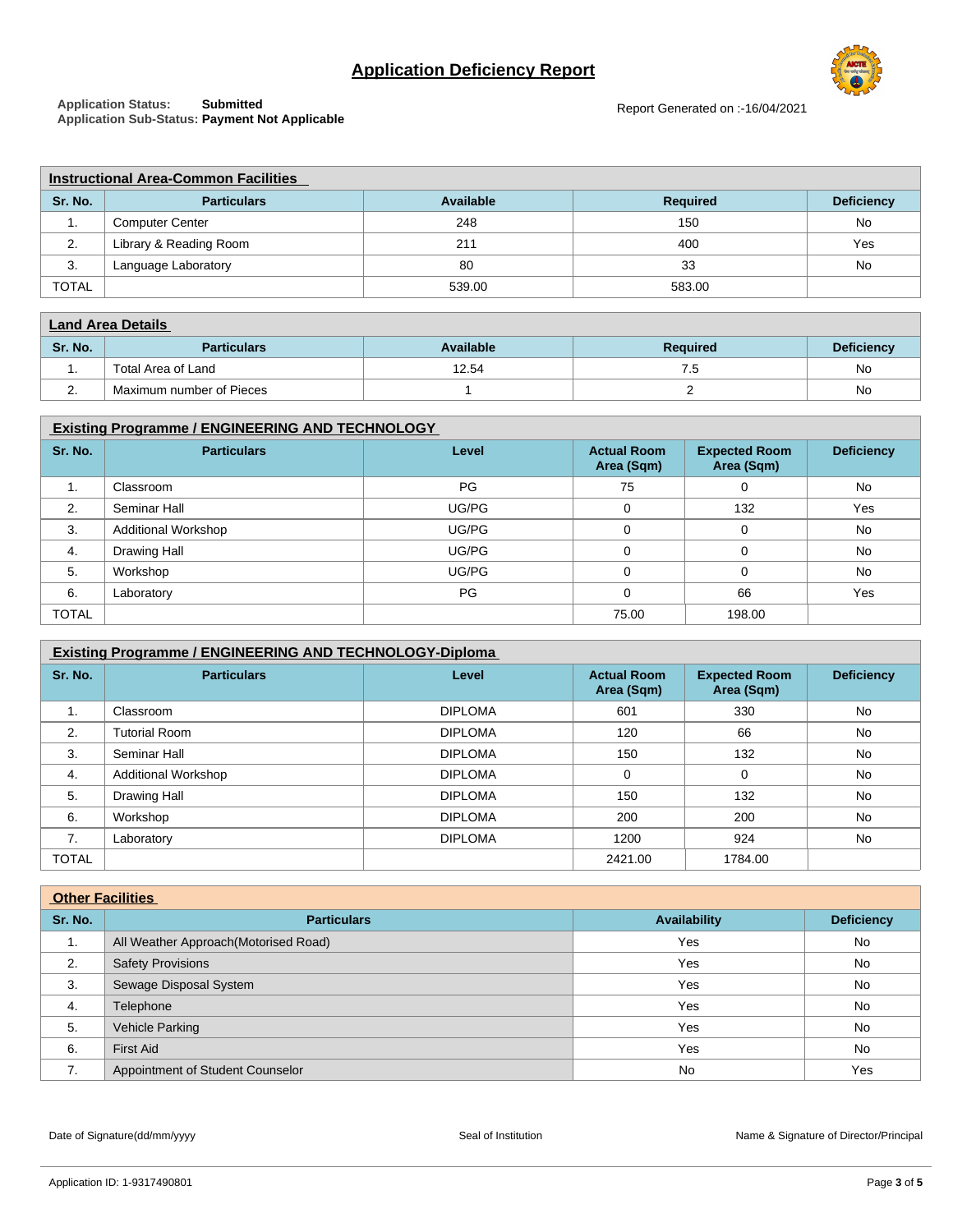# **Application Deficiency Report**



#### **Application Status: Submitted Application Sub-Status: Payment Not Applicable**

Report Generated on :-16/04/2021

| 8.  | Establishment of Anti-Ragging Committee                  | Yes       | <b>No</b> |
|-----|----------------------------------------------------------|-----------|-----------|
| 9.  | Establishment of Committee for SC/ST                     | No        | Yes       |
| 10. | Establishment of Internal Complaint Committee(ICC)       | <b>No</b> | Yes       |
| 11. | Establishment of Grievance Redressal Committee/OMBUDSMAN | Yes       | <b>No</b> |
| 12. | <b>Barrier free Enviroment</b>                           | Yes       | <b>No</b> |
| 13. | AICTE Approval Letters- EoA/LoA                          | Yes       | <b>No</b> |
| 14. | Institution-Industry Cell                                | Yes       | <b>No</b> |
| 15. | <b>Digital Payment-Financial Transactions</b>            | Yes       | <b>No</b> |
| 16. | Food Safety and Standards                                | Yes       | <b>No</b> |
| 17. | <b>Insurance for Students</b>                            | Yes       | <b>No</b> |
| 18. | Applied membership-National Digital Library              | No        | Yes       |
| 19. | Online Grievance Rederssal Mechanism                     | Yes       | <b>No</b> |
| 20. | <b>Internal Quality Assurance Cell</b>                   | Yes       | No        |
| 21. | Fire and Safety Certificate                              | Yes       | <b>No</b> |
| 22. | Atleast 5 MoUs with industries                           | Yes       | <b>No</b> |
| 23. | Display of info submitted to AICTE on website            | Yes       | <b>No</b> |
| 24. | General Insurance                                        | Yes       | <b>No</b> |
| 25. | <b>Backup Electric Supply</b>                            | Yes       | <b>No</b> |
| 26. | Group accident policy for employees                      | Yes       | <b>No</b> |
| 27. | Implementation of student Induction Programme            | <b>No</b> | Yes       |
| 28. | Waste Management and a sustainable Green Campus          | <b>No</b> | Yes       |
| 29. | Display of Course(s) and Approved In entrance            | No        | Yes       |
| 30. | Institution Web Site-Mandatory Disclosure                | Yes       | No        |
| 31. | Medical & Counseling                                     | Yes       | <b>No</b> |
| 32. | <b>Notice Boards</b>                                     | Yes       | <b>No</b> |
| 33. | Potable Water Supply                                     | Yes       | <b>No</b> |